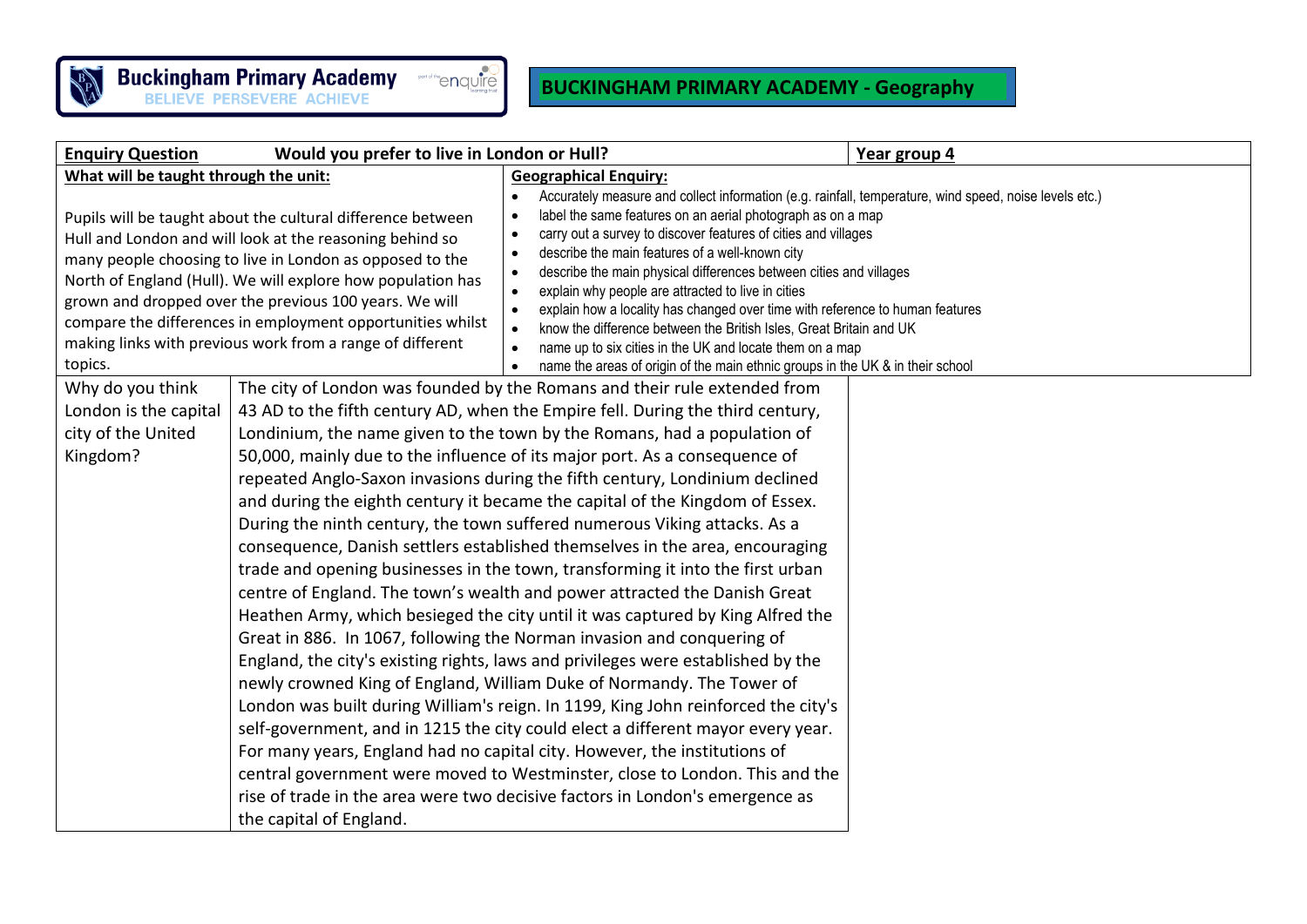| Why do so many       | A large number of people move to London in their 20s, drawn from all corners     | Map associated with your Geographical unit |
|----------------------|----------------------------------------------------------------------------------|--------------------------------------------|
| people live in       | of the country. This is because of the range and number of job opportunities     |                                            |
| London?              | that the capital offers. But among almost every other age group, the capital     |                                            |
|                      | sees more people leaving than arriving. This is most pronounced for very young   |                                            |
|                      | children, people aged 18-20 and people in their 30s.                             |                                            |
| Can you trace the    | The size of London's population has changed dramatically over the past           |                                            |
| growth in London's   | century; falling from a pre-Second World War high of 8.6 million people in       |                                            |
| population over the  | 1939 to around 6.8 million in the 1980s. London's population has been growing    |                                            |
| past 100 years?      | since the early 1990s and hit a new high of 8.9 million in 2018.                 |                                            |
| Can you choose 5     | <b>Big Ben</b>                                                                   |                                            |
| popular monuments    | The London Eye                                                                   |                                            |
| or buildings in      | <b>Houses of Parliament</b>                                                      |                                            |
| London and write a   | <b>Buckingham Palace</b>                                                         |                                            |
| promotion leaflet on | <b>Tower Bridge</b>                                                              |                                            |
| them?                | The Shard                                                                        |                                            |
|                      | The Gherkin                                                                      |                                            |
|                      | London Underground                                                               |                                            |
| From photographs     | <b>Big Ben</b>                                                                   |                                            |
| you have taken, can  | The London Eye                                                                   |                                            |
| you paint one of     | <b>Houses of Parliament</b>                                                      |                                            |
| your favourite       | <b>Buckingham Palace</b>                                                         |                                            |
| places in London?    | <b>Tower Bridge</b>                                                              |                                            |
|                      | The Shard<br>The Gherkin                                                         |                                            |
|                      |                                                                                  |                                            |
|                      | London Underground                                                               |                                            |
|                      |                                                                                  |                                            |
|                      |                                                                                  |                                            |
| What would be the    | The main benefits of living in London include access to a great public transport |                                            |
| main advantages      | system, job opportunities, and exceptional cultural and musical entertainment.   |                                            |
| and disadvantages    | The main disadvantages of London include expensive housing, traveling in rush    |                                            |
| of living in London? | hour, pollution, and tourists.                                                   |                                            |